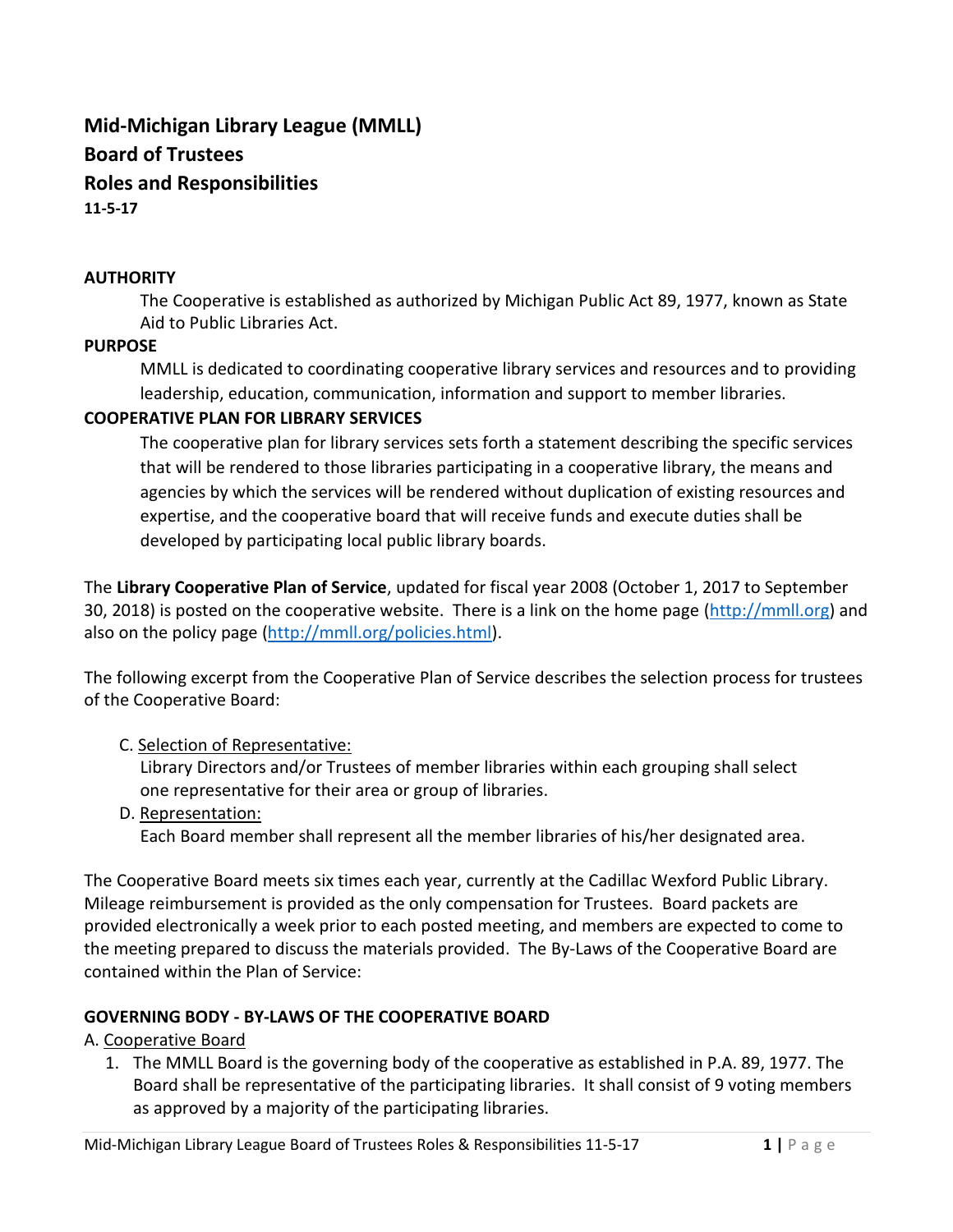- 2. Eligibility to Serve on Board Any adult resident of the cooperative area, including employees of member libraries, is eligible to serve on the MMLL Board.
- 3. Selection of Board Members Library Directors and/or Trustees of member libraries shall select one representative for their area or group of libraries.
- 4. Term of Office The term of office shall be three years. The term shall run from October 1 through September 30, or until the annual meeting at which a change in Board officers is made. If the representative cannot be present at any meeting, a substitute may participate in the discussions but shall not be allowed to vote or make motions.
- B. Powers and Duties of the Board:
	- 1. The cooperative board is a body corporate and may sue and be sued.
	- 2. The cooperative board shall do all of the following:
		- (a.) Operate the cooperative library and manage and control the cooperative library's funds and property.
		- (b.) Select a chairperson
		- (c.) Establish, maintain, and operate cooperative services for public libraries in the cooperative library's area.
		- (d.) Appoint a director or coordinator to administer the cooperative library, fix that person's compensation, and delegate to that person those powers the delegation of which is in the best interest of the cooperative library, including the power to hire necessary employees.
		- (e.) Acquire books, periodicals, library materials, equipment, supplies, or other personal property by purchase, installment purchase contract, or lease with or without an option to purchase, or enter into a loan agreement and borrow money for that purpose.
		- (f.) Erect buildings or acquire real property, including buildings and fixtures, by purchase, land contract, installment purchase contract, or lease with or without an option to purchase, or enter into a loan agreement and borrow money for that purpose.
		- (g.) Enter into contracts to receive service from or give service to libraries in the state, including public, school, academic, cooperative, or special libraries, and political subdivisions of the state.
		- (h.) Exclusively control expenditures for the cooperative library.
		- (i.) Accept gifts and donations of property for the benefit of the cooperative library and for the purposes for which donated.
		- (j.) Adopt bylaws and rules not inconsistent with this act for its own government and do those things necessary to carry out the purposes of this act.
	- 3. All of the following shall apply to an installment purchase contract, land contract, loan agreement, or lease purchase contract entered into pursuant to subsection(2):
		- (a.) The contract shall not constitute and indebtedness of any member of the cooperative library within any constitutional, charter, or statutory limitation.
		- (b.) Principal and interest are payable solely from the revenues of the cooperative library.
		- (c.) No member of the cooperative library shall pledge its full faith and credit to the payment of principal and interest on the contract
		- (d.) Interest on the unpaid principal amount of the contract shall be treated as excluded from gross income under the internal revenue code.
	- 4. An installment purchase contract, land contract, lease purchase contract, or loan agreement entered into pursuant to subsection (2) shall contain a statement setting forth the provisions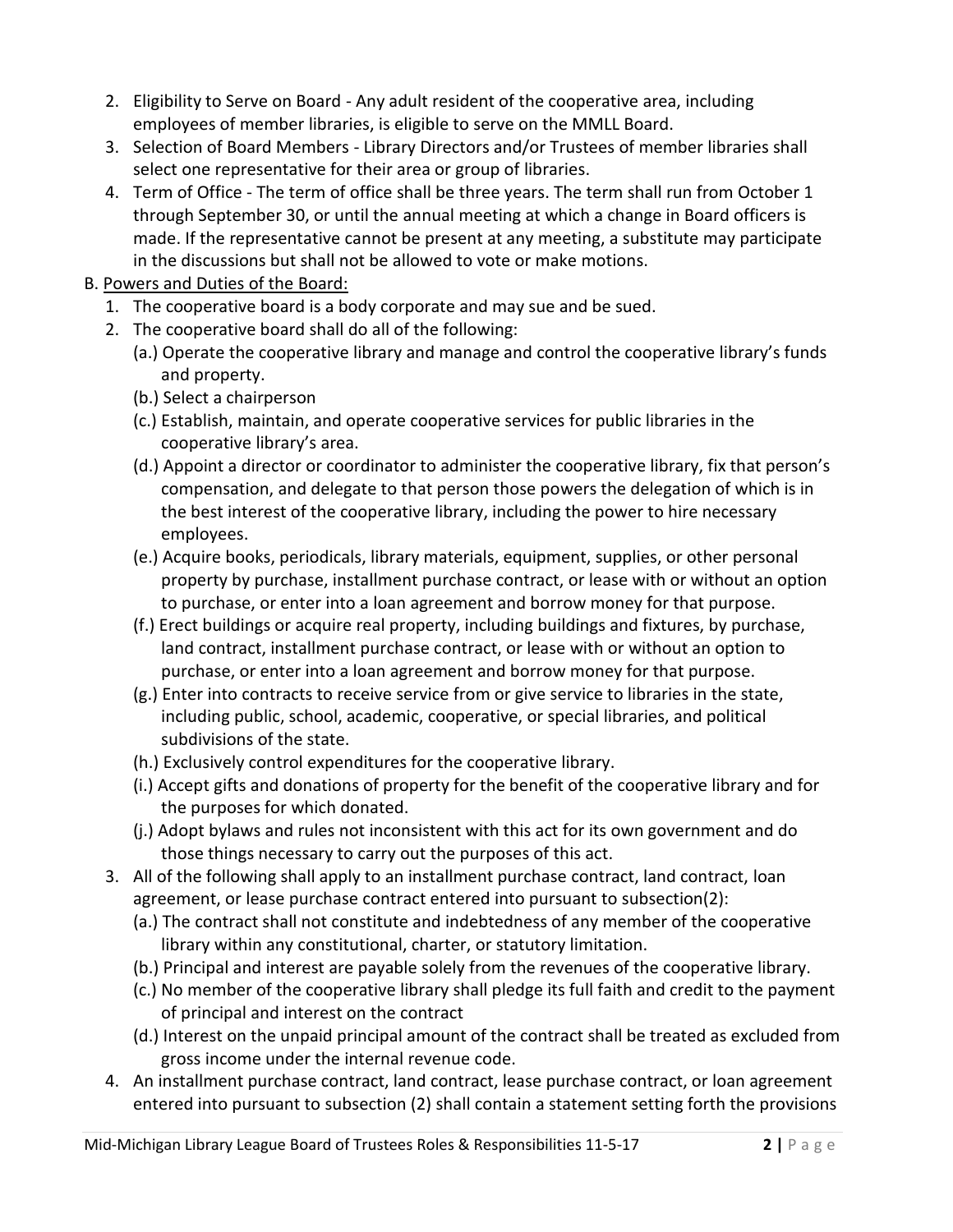of subsection (3).

- 5. An installment purchase contract, land contract, lease purchase agreement, or loan agreement entered into by the cooperative board for a purpose discussed in subsection (2) that occurred prior to the effective date of the 1995 amendatory act that added this subsection is validated and made legal for all purposes.
- C. Officers of the Board:
	- 1. The officers of the Board shall be Chair, Vice-Chair, Secretary and Treasurer, to be selected for a term of one year or until successors are elected.
	- 2. Their duties shall be as follows:
		- a. Chair: shall preside at all meetings when present, shall exercise general supervision over the affairs of the organization, and shall serve as member ex-officio on all committees.
		- b. Vice-Chair: shall assume the duties of the Chair if the Chair is absent or disabled.
		- c. Secretary: shall cause all MMLL records to be properly maintained with advice and consent of the Board.
		- d. Treasurer: shall provide oversight in financial aspects of MMLL concerns.
	- 3. Bonding of Officers: Adequate bonding shall be purchased for Officers and Director as needed.
	- 4. All officers shall be elected by the MMLL Board members at the November meeting, to serve for a term of one year, and shall assume office immediately.
	- 5. No member shall hold the same office more than twice in succession.
	- 6. Should an officer resign before their term has expired, the Chair shall appoint another member of the Board to assume the office for the remainder of the year.
	- 7. If a vacancy occurs in the office of Chair, the Vice-Chair shall succeed to the office.
	- 8. Should a member of the MMLL Board resign or be unable to serve, the libraries which elected the member shall be notified and requested to elect another person to fill out the unexpired term.
- D. Meetings and Quorum:
	- 1. A minimum of six (6) meetings per year for conducting MMLL business shall be held, as called by the Chair or Director. One of these meetings, in the fall of each year, shall be designated as the Annual Meeting.
	- 2. Special meetings may be called by the MMLL Board or on written petition of eight (8) member libraries.
	- 3. Five (5) members of the MMLL Board shall constitute a quorum for the transaction of business.
	- 4. Trustees are expected to attend meetings. A trustee missing three (3) consecutive meetings without notification is deemed to have resigned and may be replaced by the libraries he (she) represents.
	- 5. Meetings of the MMLL Board and its committees shall be open to the public and otherwise held in accordance with the Open Meetings Act, Act 267 of 1976.
	- 6. Roberts Rules of Order (revised) shall be the parliamentary authority on all meeting procedural matters not covered in this document.
	- 7. The agenda for regular meetings shall include:

Call to order, roll call, introductions Approval of the agenda Public participation, communications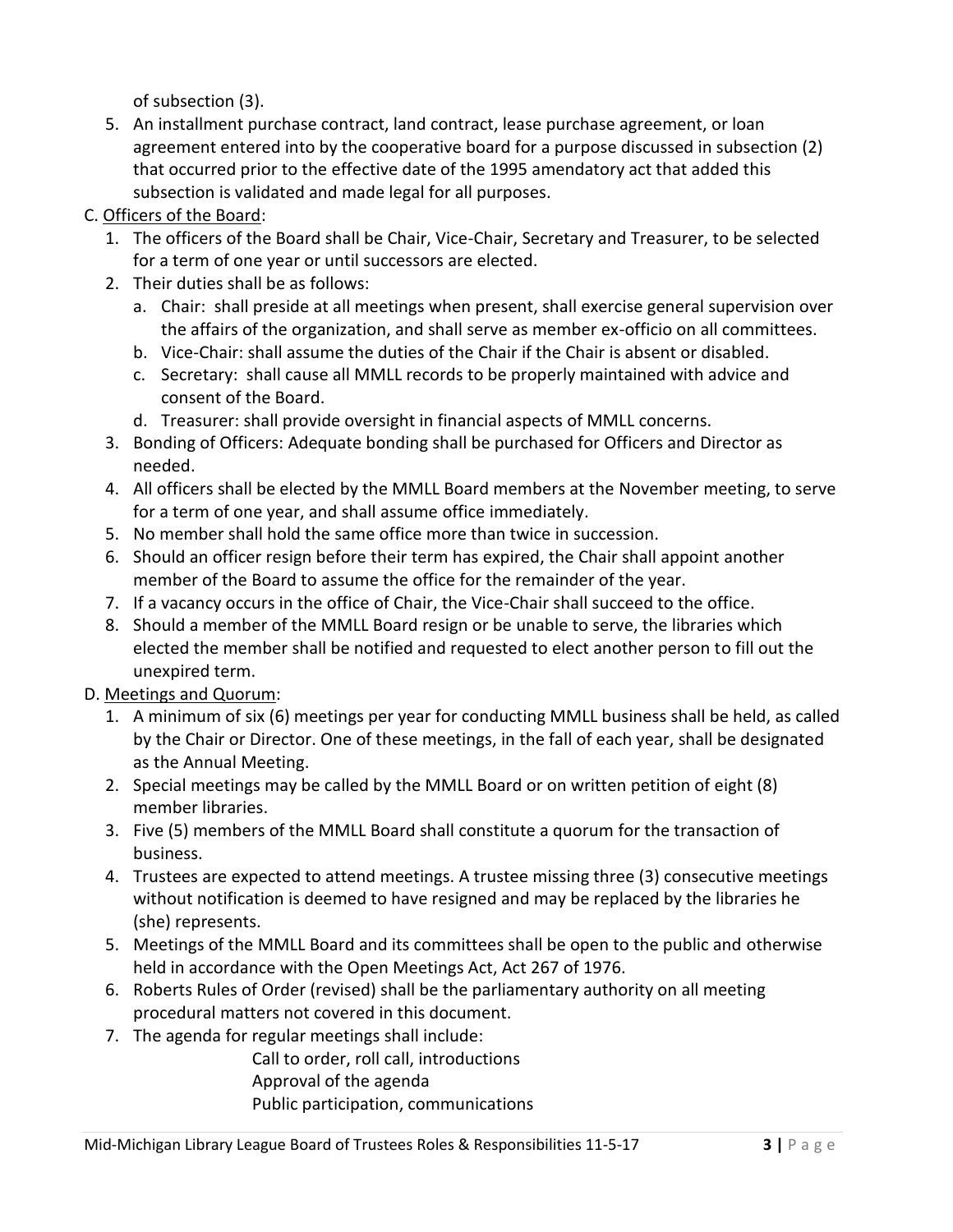Preceding meeting's minutes Financial reports, approval of bills Director's report Committee reports Other reports Old business New business Adjournment

### E. Committees:

- 1. The Chair shall be empowered to appoint committees, either Standing or Ad Hoc, as deemed necessary at any time or, on the majority vote of the members at any meeting, the Chair shall appoint committees as they direct. Personnel and Finance shall be the areas of concern of two Standing committees.
- 2. Standing committees shall meet annually at minimum, or more often as necessary, to develop plans and make recommendations to the Board. Such committees shall include at least 3 Trustees and the Chair as an ex-officio member, and may include Advisory Council members. The Finance Committee shall include the Board Treasurer.
	- a. Personnel Committee works with the Director to review, plan and make recommendations to the Board concerning such matters as personnel procedures, benefits, policies and job descriptions, development of annual objectives and performance appraisal of the Director and other personnel-related issues as requested by the Board; provides leadership in the recruitment and hiring of a Director, when necessary, providing recommendations to the Board.
	- b. Finance Committee works with the Director to review, plan and make recommendations to the Board concerning such matters as amendments to the budget, long range financial planning, implementation of audit recommendations and Plan of Service objectives such as fee structure to libraries for services; and other finance-related issues as requested by the Board.

Finally, here is a list of library Board roles and responsibilities:

## **Roles & Responsibilities of Library Trustees**

### **The Board of Trustees is the legally mandated entity authorized to:**

- Adopt Mission Statement and board by-laws
- Maintain control over building and grounds
- Approve annual budget and the expenditure of all funds
- Hire the Cooperative Director; provide guidance through policy
- Adopt policies, rules and regulations
- Library Trustees = stewards of the public interest
- Adhere to the By-Laws of the Cooperative Board
- Help develop and understand the cooperative's "global view"
- Observe Open Meetings Act requirements